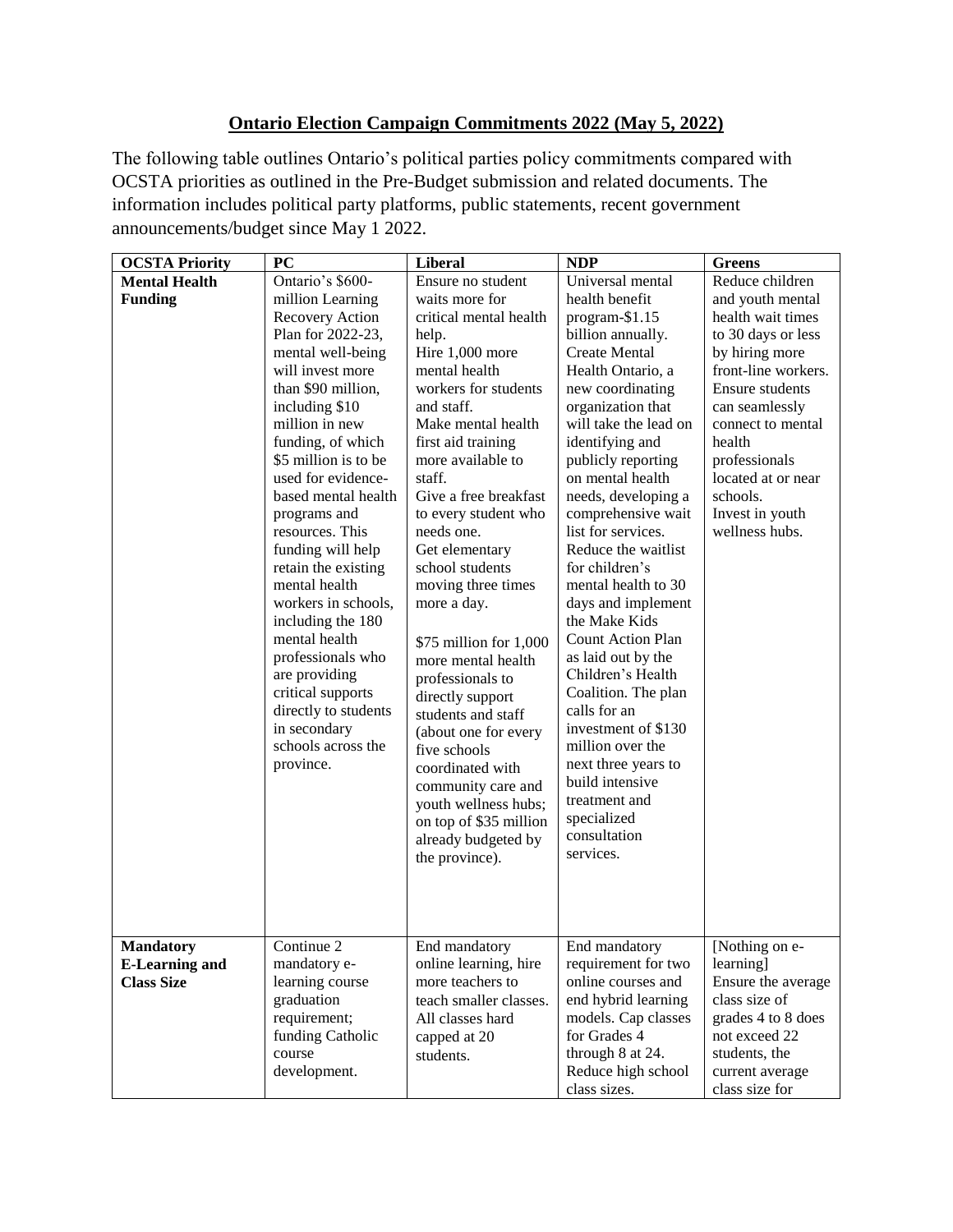|                                                                                |                                                                  |                                                                                                                                                                                                                                                                                                                                                                                                                                           |                                                                                                                                                                                                                                                                                                                                                                                                                                                                                                 | secondary<br>students.<br><b>Ensure Ontario</b><br>curricula is<br>developed and led<br>by certified<br>Ontario teachers,<br>not private<br>companies.                                            |
|--------------------------------------------------------------------------------|------------------------------------------------------------------|-------------------------------------------------------------------------------------------------------------------------------------------------------------------------------------------------------------------------------------------------------------------------------------------------------------------------------------------------------------------------------------------------------------------------------------------|-------------------------------------------------------------------------------------------------------------------------------------------------------------------------------------------------------------------------------------------------------------------------------------------------------------------------------------------------------------------------------------------------------------------------------------------------------------------------------------------------|---------------------------------------------------------------------------------------------------------------------------------------------------------------------------------------------------|
| <b>Executive</b><br>Compensation                                               | No commitments                                                   | Repeal Bill 124<br>restricting public<br>sector compensation.                                                                                                                                                                                                                                                                                                                                                                             | Repeal Bill 124:<br>restore respect and<br>fair compensation<br>for the people who<br>deliver education.                                                                                                                                                                                                                                                                                                                                                                                        | Repeal Bill 124.                                                                                                                                                                                  |
| <b>Capital Funding</b><br>and Planning<br><b>Framework and</b><br>EDCs.        | Budget news: \$14<br>billion over 10<br>years of new<br>funding. | \$10 billion over 4<br>years to build and<br>repair schools cross<br>Ontario.<br>\$525 million at<br>minimum the<br>province needs to<br>match the federal<br>investment in urgent<br>upgrades this<br>summer to improve<br>ventilation and<br>filtration systems, air<br>conditioning and<br>window upgrades<br>that will significantly<br>and permanently<br>improve air safety<br>for COVID-19 and<br>other illnesses.<br>Review EDCs. | Clear the school<br>repair backlog: We<br>will immediately<br>address the backlog,<br>with a plan to clear<br>it within 10 years.<br>Ensure that all<br>schools have up-to-<br>date ventilation<br>systems to prevent<br>the spread of<br>infection during<br>potential future<br>waves of COVID-<br>19.<br>Fairness in<br>Education<br>Development<br>Charges: We will<br>fix the rules around<br>education<br>development<br>charges so they can<br>fund the new<br>schools families<br>need. | No specific<br>commitments to<br>date.                                                                                                                                                            |
| <b>Special Education</b><br><b>Funding/Review of</b><br><b>Grant Structure</b> | GSN news: \$90<br>million increase in<br>funding.                | Hire 5,000 more<br>special education<br>workers.<br>Reduce wait times<br>for special education.                                                                                                                                                                                                                                                                                                                                           | Increase special<br>education funding:<br>Base special<br>education funding<br>on actual needs with<br>timely needs<br>assessments. This<br>will mean overall<br>funding increases<br>for students with<br>special educational                                                                                                                                                                                                                                                                  | Conduct an<br>independent,<br>external review of<br>the statistical<br>model used for<br>funding special<br>education, to<br>evaluate its<br>effectiveness in<br>meeting actual<br>student needs. |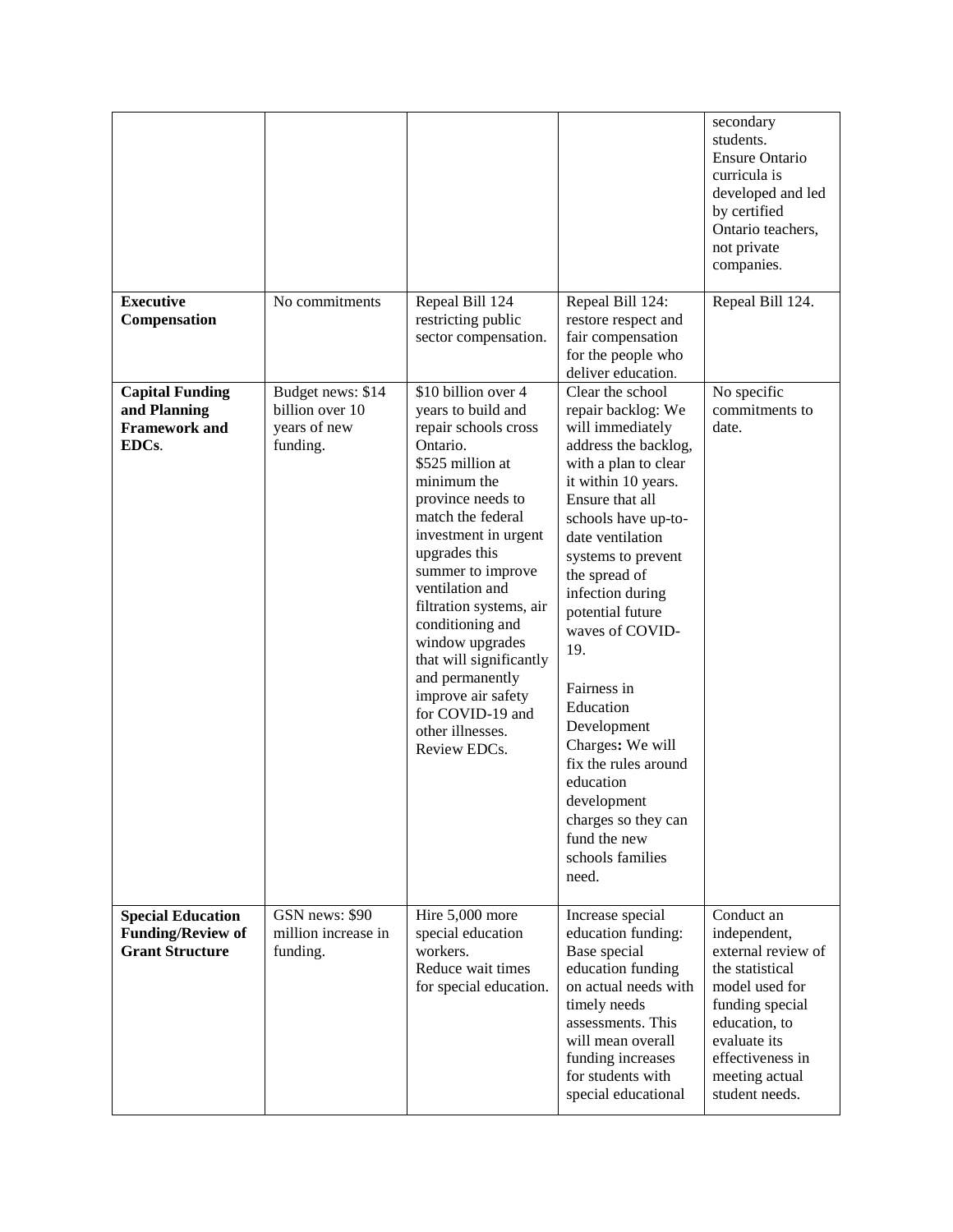|                                                                                    |                                                                                   |                                                                                                                                                                                                                                                                                                                                                                       | needs, helping<br>schools, teachers<br>and education<br>assistants give<br>children the support<br>they need.                                                                                                                                                                                                                                                                                                                           | Increase support<br>for special<br>education funding<br>to school boards to<br>address the<br>challenge of<br>meeting the needs<br>of children with<br>learning<br>exceptionalities<br>and mental health<br>issues. |
|------------------------------------------------------------------------------------|-----------------------------------------------------------------------------------|-----------------------------------------------------------------------------------------------------------------------------------------------------------------------------------------------------------------------------------------------------------------------------------------------------------------------------------------------------------------------|-----------------------------------------------------------------------------------------------------------------------------------------------------------------------------------------------------------------------------------------------------------------------------------------------------------------------------------------------------------------------------------------------------------------------------------------|---------------------------------------------------------------------------------------------------------------------------------------------------------------------------------------------------------------------|
| <b>Student</b><br><b>Transportation</b><br><b>Funding, GSN</b><br><b>Structure</b> | On-going review of<br>the transportation<br>funding model at<br>department level. | \$40 million for<br>school transportation<br>needs, including<br>smaller numbers of<br>students in buses and<br>staffing retention (on<br>top of the \$32<br>million in temporary<br>funding from the<br>province).<br>Review structure of<br>funding GSN, review<br>EDCs, review<br>funding to better<br>support northern<br>boards, students with<br>special needs. | Review and repair<br>the funding formula:<br>work with parents,<br>front-line educators,<br>students, and<br>educational experts<br>to overhaul the<br>education funding<br>formula, starting<br>with a<br>comprehensive<br>public review to be<br>completed within<br>one year.                                                                                                                                                        | Establish a<br>comprehensive<br>evidence-based<br>review of the<br>education funding<br>formula every five<br>years to determine<br>its effectiveness in<br>supporting high<br>quality public<br>education.         |
| <b>School Board</b><br>Governance,<br><b>Reserve Funds</b>                         | Ongoing review of<br>issues to address<br>racism, codes of<br>conduct.            | Restore board<br>reserves used for<br>pandemic spending.<br><b>Create Education</b><br>Partnership Table<br>and make it<br>permanent.                                                                                                                                                                                                                                 | Work with<br>education workers<br>to improve school<br>board compliance<br>with health and<br>safety legislation.<br>Support more<br>Indigenous<br>representation on<br>boards: encourage<br>the recruitment of<br>Indigenous school<br>board trustees to<br>ensure Indigenous<br>people are<br>represented in<br>school decisions.<br>Establish a<br>Partnership Table<br>with representation<br>from workers'<br>unions, school board | Require school<br>boards to collect<br>race-based data,<br>which will<br>enhance the<br>incorporation of<br>race equity<br>elements during<br>the development<br>of all education<br>programs.                      |